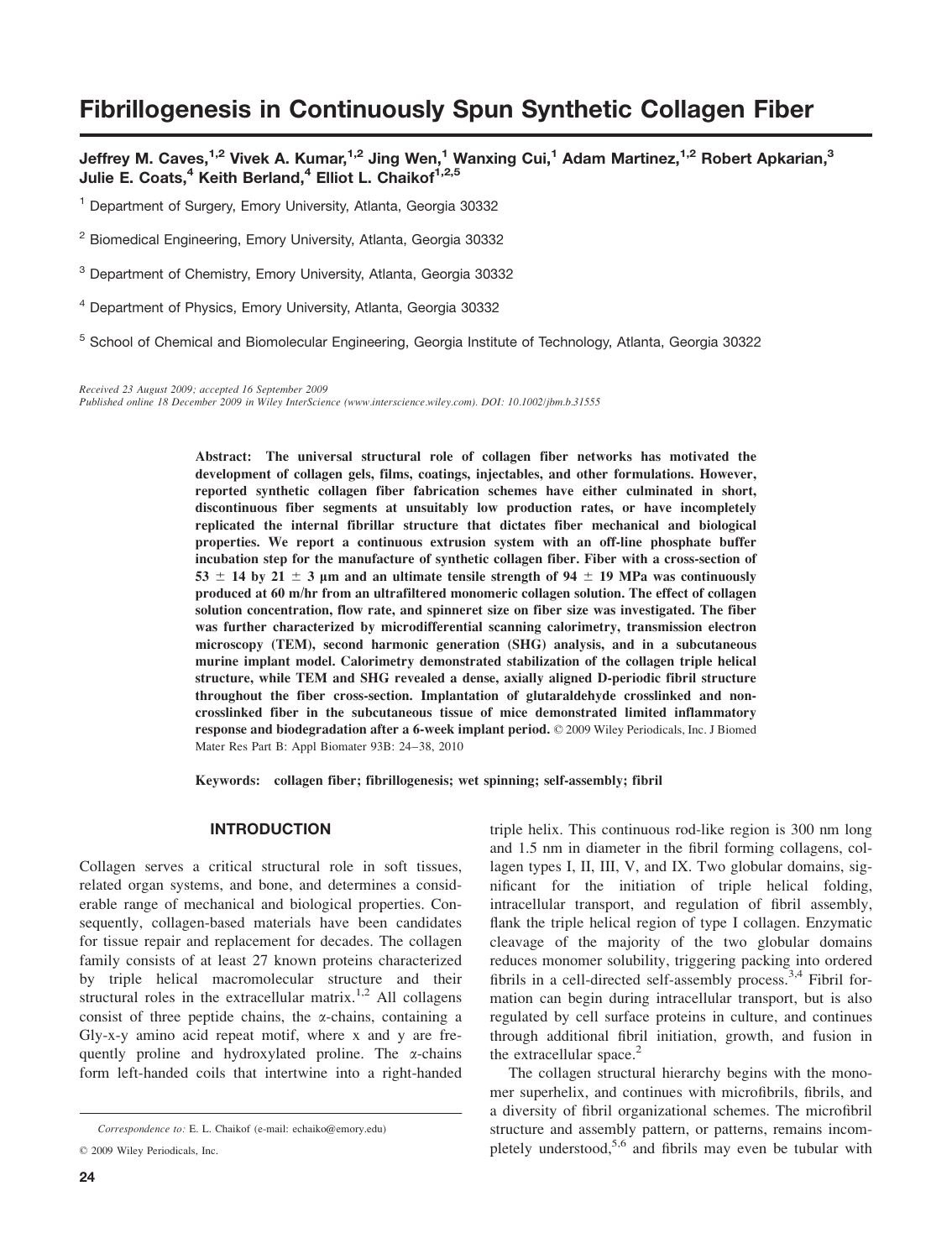an ordered periphery and a disordered or fluidic core.<sup>7,8</sup> Fibril compositions are tissue dependent and often heterotypic, with specific blends regulating fibril properties. For example, the addition of increasing type V collagen to type I fibrils progressively reduces fibril diameter in vitro.<sup>9</sup> The thin, uniform fibrils of the cornea are type I collagen with a relatively large type V fraction. Similarly, in cartilage the diameter of type II collagen fibrils is limited by the presence of type XI collagen.<sup>10</sup> Collagen fibrils are also associated with proteoglycans, fibril-associated collagens with interrupted triple helices, fibronectin, and other binding partners which play a variety of roles including mechanically linking fibrils, facilitating intrafibrillar slipping, and regulating fibril assembly, spacing, orientation, and diameter.<sup>4,11</sup>

The diversity of collagen fibril organization schemes has been categorized into those suited for uniaxial tensile loading, found in tendons and ligaments, and those adapted for multidirectional loading, observed in the blood vessel wall, cartilage, skin, and other compliant tissues.<sup>12</sup> In the former case, fibrils are parallel, tightly packed into fibers with diameters often in the tens of microns.<sup>13</sup> Fibrils in these tissues display a multimodal diameter distribution, including large fibrils of up to 500 nm. Large diameter fibrils may increase the overall strength, while smaller fibrils with greater surface area may decrease intrafibrillar slipping, reducing mechanical creep.<sup>12</sup> Mulitmodal diameter distribution also increases the attainable fibril packing density. In contrast, in tissues subject to biaxial or multidirectional loading, a large portion of the fibrils are more loosely packed, with smaller diameters that are more uniformly sized for a given tissue.<sup>12</sup>

Rapidly expanding understanding of the ECM and progress toward the generation of synthetic matrix components suggests that synthetic collagen fibers offer compelling advantages over traditional polymers for soft tissue repair and replacement. Bovine and porcine collagen have been implanted clinically for decades and are well-tolerated with a low incidence of allergic response.<sup>14</sup> Recent progress has led to the realization that native ECM repair scaffolds elicit fundamentally different host responses compared to other biomaterials.<sup>15</sup> This marked difference is due to the established dynamic and reciprocal relationship between the ECM and cellular occupants, whereby cues from the ECM influence gene expression. Consequently, the ECM is recognized as an important determinant of tissue morphogenesis, cell proliferation and differentiation, and the maintenance of homeostasis.<sup>16</sup> Although incomplete understanding and technical complexity currently prevent complete reverse-engineering of the ECM, several strategies for the fabrication of 3D organized collagen matrices are progressing.<sup>17–19</sup> Moreover, engineered collagen and elastin analogues produced by recombinant<sup>20–22</sup> or solid-phase synthesis $^{23}$  may soon enhance control over fibril dimensions, mechanics, and the capacity to regulate cell migration, proliferation and differentiation. Therefore, synthetic

collagen fibers may be more likely than traditional polymers to reproduce the key mechanical and bioinductive aspects of native ECM.

In summary, native ECM has demonstrated clear advantages as a biomaterial for tissue repair or replacement. However, there is little opportunity to adjust the composition and microstructure of ECM, limiting the range of attainable properties. We postulate that a process for the scalable fabrication of synthetic collagen fiber from an ultra-filtered monomer solution will provide a preferred starting point for ECM engineering. In this study, we report a process in which the relatively short incubation times for efficient continuous fiber spinning were decoupled from the longer incubation required for collagen fibril self-assembly. The continuous spinning system included a fiber extrusion tube and 2 m fiber rinsing bath. After the fiber was dried, collected, and stored on carrier cylinders it was subjected to a separate off-line fibrillogenesis step. The decoupled system resulted in production of hundreds of meters of continuous fiber, with evidence of fibril self-assembly throughout the fiber cross-section.

# MATERIALS AND METHODS

### Isolation and Purification of Monomeric Collagen

Acid-soluble, monomeric rat-tail tendon collagen (MRTC) was obtained from Sprague-Dawley rat tails following Silver and Trelstad.<sup>24</sup> Frozen rat tails (Pel-Freez Biologicals, Rogers, AK) were thawed at room temperature and tendon was extracted with a wire stripper, immersed in 10 mM HCl (pH 2.0; 150 mL per tail) and stirred for 4 hr at room temperature. Soluble collagen was separated by centrifugation at  $30,000g$  and  $4^{\circ}$ C for 30 minutes followed by sequential filtration through P8, 0.45  $\mu$ m, and 0.2  $\mu$ m membranes. Addition of concentrated NaCl in 10 mM HCl to a net salt concentration of 0.7 M, followed by 1 hr stirring and 1 hr centrifugation at  $30,000g$  and  $4^{\circ}$ C, precipitated the collagen. After overnight redissolution in 10 mM HCl the material was dialyzed against  $20 \text{ mM}$  phosphate buffer for at least 8 hr at room temperature. Subsequent dialysis was performed against 20 mM phosphate buffer at  $4^{\circ}$ C for at least 8 hr and against 10 mM HCl at  $4^{\circ}$ C overnight. The resulting MRTC solution was stored at  $4^{\circ}$ C for the short-term or frozen and lyophilized.

### Production of a Synthetic Collagen Microfiber by Continuous Coextrusion

A modified wet spinning device facilitated collagen fiber production (Figure 1). A collagen solution (2, 5, or 7.5 mg/ mL in 10 mM HCl) and wet spinning buffer  $[(WSB): 10 wt\%]$ poly (ethylene glycol)]  $M_w = 35,000, 4.14$  mg/mL monobasic sodium phosphate, 12.1 mg/mL dibasic sodium phosphate, 6.86 mg/mL TES (N-tris (hydroxymethyl) methyl-2 aminoethane sulfonic acid sodium salt), 7.89 mg/mL sodium chloride, pH 8.0) were extruded with a dual syringe pump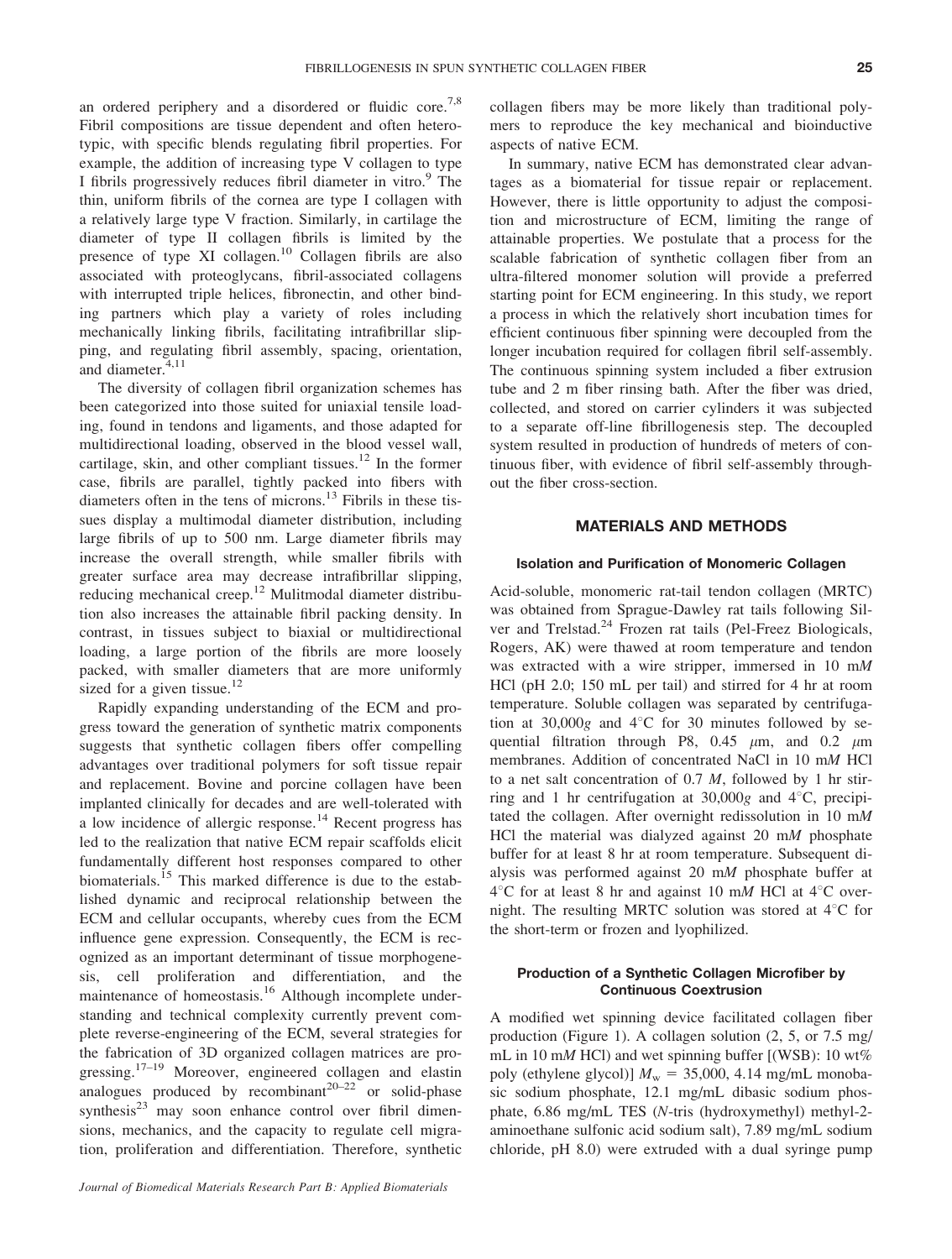

Figure 1. Wet spinning system. A syringe pump extruded WSB (i) though a bubble trap (iv) and into a coagulation column (v). The pump also drove the flow of the collagen solution (ii) through a spinneret (iii) and into the column. As the collagen stream emerged from the needle, it aggregated into a gel-like fiber due to the surrounding WSB. Flowing WSB carried the collagen fiber down the column, into the 70% ethanol rinse (vi). Short fiber segments were collected from the rinse with a hand-operated frame (vii). An automated carrier cylinder system (viii) was installed to collect 30 to 60 m of continuous fiber. After phosphate buffer incubation and rinsing, fiber was dried by transferring to a second carrier cylinder (ix). Draw ratios corresponding to the 70% ethanol rinse (vi) and the automated drying process (ix) were calculated.

(Harvard Apparatus, Holliston, MA). The collagen solution emerged through a 0.1 or 0.4 mm inner diameter spinneret into the center of a vertical tube (1.6 mm inner-diameter  $\times$  1 m long fluoropolymer tubing) at rates 0.03, 0.06, 0.08, or 0.1 mL/min. WSB simultaneously advanced through a bubble trap and down the fluoropolymer tube at a rate of 1.0 mL/ min. As it exited the spinneret, the collagen coagulated into a gel-like fiber and traveled downward with the WSB stream.

Upon emergence from the fluoropolymer tube, the fiber entered a 2 meter-long rinsing bath of 70% ethanol in water. Initially, 5 to 10 m fiber samples were manually collected (MC) by winding onto rectangular frames. After optimization, automatically collected (AC) fiber was produced and collected onto a polyvinyl chloride carrier cylinder that rotated and translated automatically. During AC fiber production, carrier cylinders (outer diameter 48 mm) were typically rotated at 6 rpm and translated at 6 mm/minute, leading to the deposition of consecutive loops of 15.2 cm of fiber along the 20 cm length of the cylinder. The rate of fiber production was 60 m/hr.

#### Fiber Incubation and Drying

After spinning, the fiber was incubated in phosphate buffer (7.89 mg/mL sodium chloride, 4.26 mg/mL dibasic sodium phosphate, 10 mM Tris, pH 7.4) at 37<sup>o</sup>C for 48 hr.<sup>25</sup> MC fiber was incubated on rectangular frames, while AC fiber was incubated directly on the carrier cylinder. Rectangular frames containing MC were subsequently rinsed for 15 min in ddH20 and 2 min in 70% ethanol before drying in air. Carrier cylinders containing AC fiber were rinsed in ddH20 for 15 min before drying and collecting the fiber under tension with an automated system (Figure 1).

### Fiber Crosslinking

Some fibers were left in a desiccator on a ceramic plate above a pool of 25% (w/v) glutaradehyde in water for 18 to 24 hr. To remove excess glutaraldehyde, fibers were subjected to three 4 hr rinses, gently rocking in PBS. Fibers were stored in PBS for immediate testing or rinsed in water and air-dried.

#### Optimization of Wet Spinning Parameters

During the course of MC production, collagen concentration, solution flow rate, and the dimensions of the spinneret were varied. For each set of parameters, samples were subjected to vapor phase glutaraldehyde crosslinking. Fiber diameter and mechanical properties were measured for the different wet spinning parameter combinations to guide the selection of conditions for AC fiber production (Table I).

#### Mechanical Annealing of Collagen Fibers

Fiber was collected onto hand-operated expandable rectangular frames and incubated in phosphate buffer at  $37^{\circ}$ C for 24 hr. The expandable frame was, thereafter, adjusted to impart 0, 15, or 30% strain to the fibers followed by 24 hr incubation in phosphate buffer. These samples, referred to as MC-0%, MC-15%, and MC-30%, were rinsed and dried.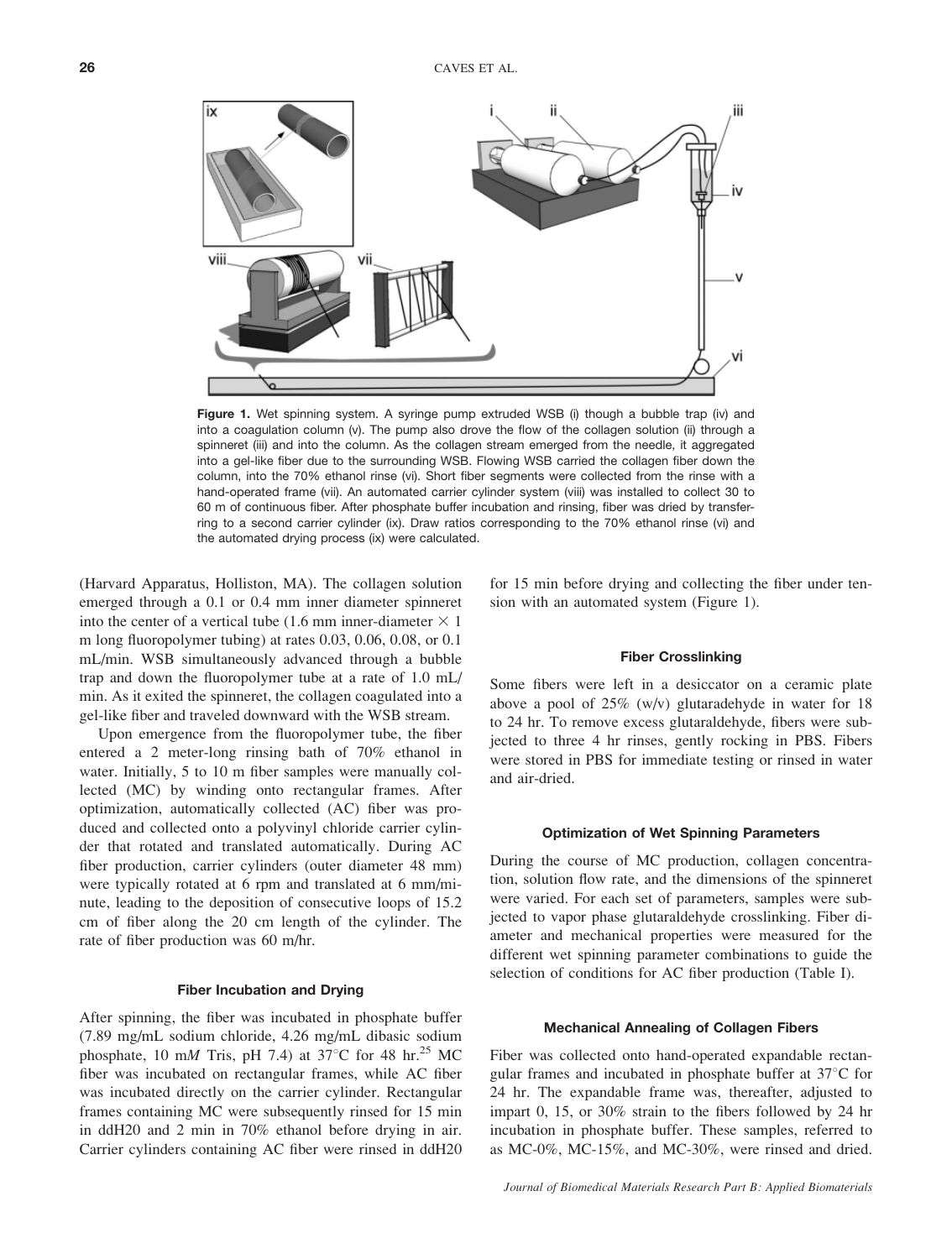| MC Sample<br>Number/AC | Spinneret<br>Inner<br>Diameter (mm) | Collagen<br>Extrusion<br>Rate (mL/min) | Collagen<br>Concentration<br>(mg/mL) |
|------------------------|-------------------------------------|----------------------------------------|--------------------------------------|
|                        | 0.4                                 | 0.1                                    | 5                                    |
| 2                      | 0.4                                 | 0.06                                   | 5                                    |
| 3                      | 0.4                                 | 0.03                                   | 5                                    |
| 4                      | 0.4                                 | 0.015                                  | 5                                    |
| 5                      | 0.4                                 | 0.1                                    | $\mathcal{D}_{\mathcal{L}}$          |
| 6                      | 0.4                                 | 0.06                                   | 2                                    |
| 7                      | 0.4                                 | 0.06                                   | 7.5                                  |
| 8                      | 0.1                                 | 0.06                                   | 7.5                                  |
| 9                      | 0.1                                 | 0.03                                   | 7.5                                  |
| AC                     | 0.4                                 | 0.08                                   | 5                                    |

<sup>a</sup> MC sample numbers 4–6 were not analyzed further because the low collagen extrusion rate or concentration resulted in frequent breaks during fiber spinning.

Fiber structure was analyzed by transmission electron microscopy (TEM).

### Analysis of Fiber Diameter, Cross-Sectional Area, and Draw Ratio

Draw ratios were calculated indirectly, based upon fiber cross-sectional area changes, to describe the effect of imposed tension. The first draw ratio corresponded to tension applied as the fiber was pulled through the 70% ethanol bath, while the second corresponded to tension during the automated drying process. In the first case, the draw ratio was estimated from the ratio of the cross-sectional area of fiber that was collected on the carrier cylinder [Figure 1(viii)] to the area of fiber that was collected manually on a rectangular frame [Figure 1(vii)]. Fibers collected on the carrier cylinder were pulled through the ethanol bath, while those collected manually were directly deposited onto a rectangular frame without imposed tension or drawing through an ethanol bath and only then subsequently incubated for 2 min in 70% ethanol. The draw ratio due tension during the automated drying process [Figure 1(ix)] was estimated from the cross-sectional area of fiber collected onto a drying cylinder to the area of those fibers collected onto a rectangular frame. In the former instance, a fiber from a cylinder that had been initially incubated in phosphate buffer for 48 hrs was drawn from a 70% ethanol bath to a second cylinder for completion of the air-drying process. In the latter case, fiber was manually unwrapped from the carrier cylinder after incubation in phosphate buffer and rinsing in 70% ethanol onto a rectangular frame. The cross-sectional areas were calculated from the average of nine diameter measurements of dry fiber examined beneath a  $40\times$  objective.

In all cases, the fiber cross-section was flattened during phosphate buffer incubation. To describe the noncircular cross-section, nine measurements of the dried fiber major  $(D_{\text{major}})$  and minor  $(D_{\text{minor}})$  diameters were made with a  $40\times$  objective, and the cross-sectional area was calculated

from the average dimensions using the formula for an ellipse  $[A_{\text{cross-section}} = \pi (D_{\text{major}} \cdot D_{\text{minor}})/4].$ 

The cross-sectional area of hydrated, crosslinked fiber was similarly determined. Each fiber segment was hydrated for 2 hrs in PBS and examined under a  $20\times$  objective. Three separate measurements of the major  $(D_{\text{major}})$  and minor  $(D_{\text{minor}})$  diameters were recorded for each test specimen. After analyzing six to ten samples for each fiber type, the hydrated cross-sectional area was calculated, as described above.

### Mechanical Responses of Single Collagen Fibers

A Dynamic Mechanical Thermal Analyzer V (DMTA V, Rheometric Scientific, Piscataway, NJ) was used to determine tensile mechanical properties of fiber samples. Either end of a dry fiber was secured between thin plastic shims of a test frame with cyanoacrylate glue. Samples were hydrated overnight in PBS, loaded in the DMTA with a gauge length of 6 to 9 mm, and submerged in PBS at  $37^{\circ}$ C. Samples were subjected to 5% strain in four preconditioning cycles and then strained to failure at 5 mm/min. Engineering ultimate tensile stress (UTS) was determined using the calculated hydrated cross-sectional area.

### Microdifferential Scanning Calorimetry ( $\mu$ DSC)

AC fiber before or after the phosphate buffer incubation  $(AC-phos and AC+phos)$ ,  $AC$  fiber after incubation and glutaraldehyde crosslinking  $(AC + p \text{hos} + GLUT)$ , as well as rat tail tendon (RTT) were pressed into 5–8 mg pellets, dried under vacuum, massed, and hydrated for 10 hrs in  $0.5$  mL of PBS at  $5^{\circ}$ C. MRTC was tested in solution in 10 mM HCl at 1 mg/mL. The hydrated or dissolved samples were heated in a  $\mu$ DSC III (Setaram Instrumentation, Caluire, France) from 5 to 90 $^{\circ}$ C at 0.5 $^{\circ}$ C/min and then cooled to 5 $\degree$ C. The denaturation temperature,  $T_{\rm m}$ , and enthalpy of denaturation,  $\Delta H$ , were determined from a plot of heat flow per unit mass as a function of temperature. The absence of a thermal transition in a second identical heating cycle confirmed complete denaturation in the initial heating cycle.

Microcalorimetry was also used to investigate residual poly(ethylene glycol) (PEG  $M_w$  35,000) in the synthetic collagen fiber. Fiber samples were removed from the wet spinning system before entry into the 70% ethanol bath, after traveling through 0.2 m of the bath, and after the complete 2 m bath. Fiber was air dried and examined in the dry state to reveal the melting of PEG 35,000. Fiber specimens weighing 5 to 10 mg were analyzed with the  $\mu$ DSC III by heating from 20 to 70°C at 1.0°C/min.

#### Second Harmonic Generation (SHG) Microscopy

The second harmonic generation (SHG) system consisted of an Olympus IX71 inverted microscope coupled to a Ti-Sapphire laser (Spectra Physics, Mountain View, CA). A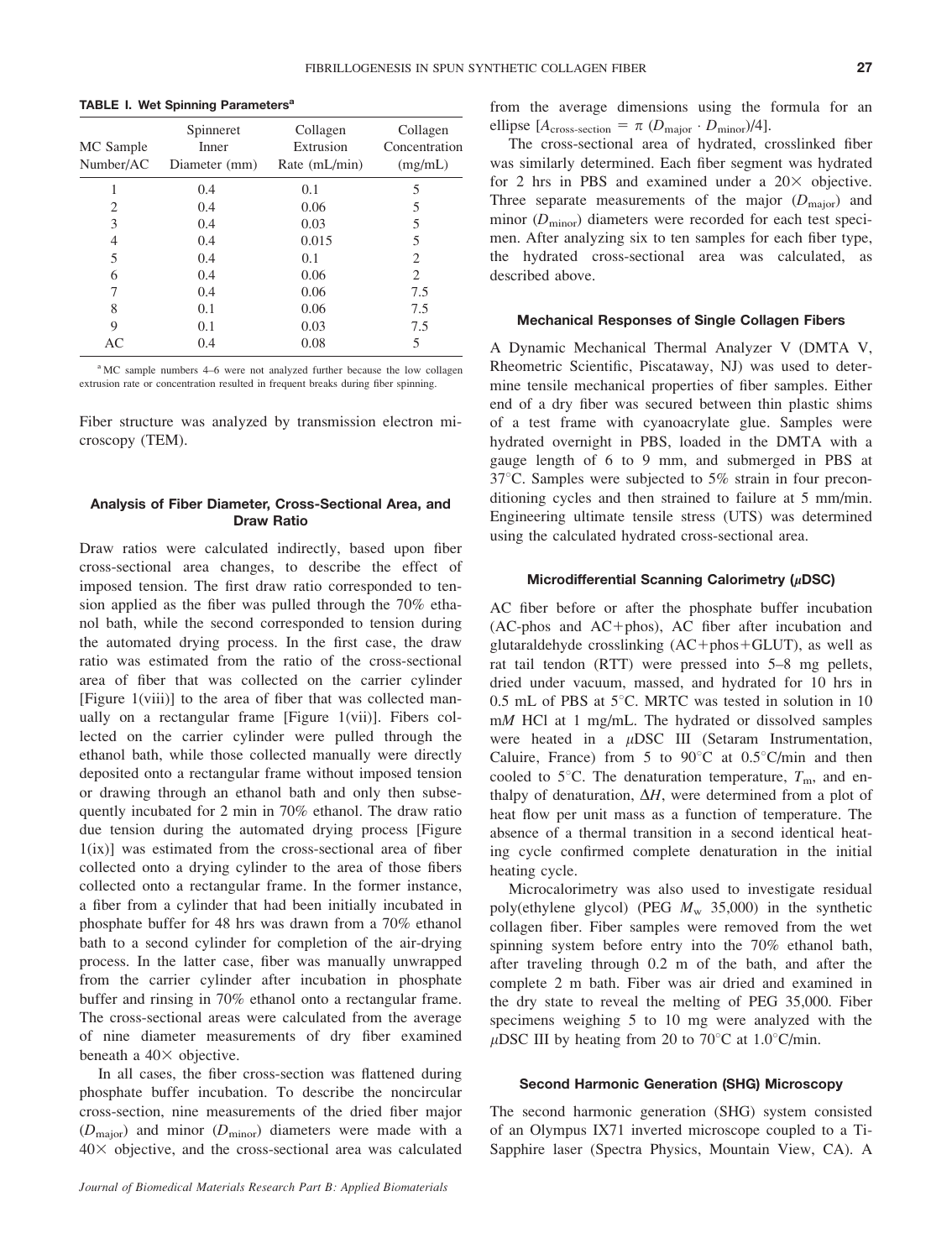$60 \times 1.2$  NA  $(0.28 \text{ mm})$  water immersion objective focused and collected the backward signal, while a 1.4 NA oil immersion condenser (Olympus, Center Valley, PA) collected the forward signal. High sensitivity photomultiplier tube devices (Hamamatsu Photonics, Hamamatsu City, Japan) detected both the forward and backward signals. In preparation, noncrosslinked AC fiber was hydrated in PBS for 2 hrs and mounted beneath a cover slip with PVA-Dabco mounting media. Ten-micron cryosections of RTT were also mounted with PVA-Dabco. Spectrometer analysis of the emitted signal confirmed the presence of a steep intensity peak at 480 nm, half the excitation wavelength of 960 nm, indicative of SHG. The forward-to-backward (F/B) signal ratios were calculated for both RTT and synthetic collagen fiber test samples.

### Transmission Electron Microscopy

Bundles of  $\sim$ 10 parallel, noncrosslinked fibers were tied at both ends with 4–0 prolene suture, hydrated for 1 hr in PBS, rinsed three times in 0.1 M cacodylate buffer (pH 7.4), fixed (2.5% glutaraldehyde in 0.1 M cacodylate buffer, pH 7.4) for 90 minutes, and washed in 0.1 M cacodylate water followed by ddH20. Samples were partly dehydrated in 30% ethanol followed by staining en bloc with filtered 2% uranyl acetate in 50% ethanol. Preparation continued with ethanol series dehydration, 100% resin infiltration, and polymerization for 3 days at  $60^{\circ}$ C. Using an RMC MT-7000 ultramicrotome (Boeckeler, Tucson, AZ) and a diamond knife, ultrathin sections (60–80 nm) were cut to reveal cross and axial perspectives of the fiber interior. Following post-staining with 3% uranyl acetate and Reynold's lead citrate, sections were examined and photographed with a JOEL JEM-1210 TEM (JOEL, Tokyo, Japan) at 90 kV. Collagen fibril diameter was analyzed from 40 measurements taken from images of at least four different fiber cross-sections, magnified at  $50,000 \times$ . Values were expressed as mean and standard deviation. Collagen fibril density was calculated by processing images of the fiber cross-section with ImageJ software.<sup>26</sup> Using the threshold function,  $400 \times 400$  nm regions were converted to black and white and the percentage of black pixels was taken to represent fibril density. Three regions from three images of the fiber cross-section were analyzed.

### Murine Subcutaneous Implant Studies

Fiber samples were implanted in the subcutaneous tissue of 10-week-old, 25–30 g, inbred male C57BL/6 mice (Jackson Laboratory, Bar Harbor, ME), as approved by the Emory University Institutional Animal Care and Use Committee. Bundles of 160 AC fibers, 1 cm in length, were aligned and tied at both ends with 7-0 prolene suture. Crosslinked bundles were exposed to glutaraldehyde vapor for 18 hr, followed by a 24 hr incubation in sterile water and a 1 hr incubation in PBS immediately before implantation. Noncrosslinked bundles were incubated in PBS for 1 hr immediately before implant. Five bundles of crosslinked and noncrosslinked fiber were implanted for a 6 week period.

Following sedation with ketamine (95 mg/kg, IM) and xylazine (5 mg/kg, IM), a subcutaneous pouch was created through a dorsal midline incision and the fiber bundle implanted. After 6 weeks, animals were sacrificed, fiber bundles were excised with overlying skin, and samples were photographed to qualitatively assess gross local tissue responses. All samples were fixed overnight in 10% neutral buffered formalin and processed for paraffin embedding. Five-micron sections were stained with Gomori's Trichrome to distinguish tissue morphology and collagen. The cross-sectional area of several representative crosslinked and noncrosslinked fibers from the bundle interior and periphery was measured with ImageJ software. The cross-sectional area of nonimplanted crosslinked and noncrosslinked fibers similarly sectioned and stained was measured. Immunohistochemical staining was performed with rat monoclonal antibody [CI:A3-1] which recognizes the F4/80 antigen expressed by murine macrophages (Abcam, Cambridge, MA).

### Statistical Methods

Tests for statistically significant differences between the means of two groups were conducted with the Student's t-test (two-tailed, homoscedastic). Tests between three or more groups were conducted with one-way analysis of variance followed by the Tukey HSD test.

# RESULTS

### Collagen Fibers can be Produced Without Loss of Triple Helical Structure

The thermal characteristics of triple helical structure were quantified in terms of apparent enthalpy,  $\Delta H$ , and temperature of denaturation,  $T_m$ . Collagen monomer  $T_m$  is a measure of triple helix stability, and is slightly below body temperature to allow micro unfolding during the assembly of collagen fibrils.<sup>27</sup> The enthalpy of collagen monomer unfolding corresponds to the energy required to disrupt factors including hydrogen bonding, steric, and electrostatic interactions.<sup>28,29</sup> The observed  $T<sub>m</sub>$  and  $\Delta H$  depend to varying degrees on experimental conditions, such as solution concentration, ionic strength, pH, and heating rate, and on factors, such as collagen aggregation or fibrillar assembly and the extent of covalent crosslinking. Results for monomeric collagen in solution, hydrated synthetic collagen fibers before and after phosphate buffer incubation, crosslinked synthetic fibers, and RTT are shown in Table II. Microcalorimetry revealed that before phosphate buffer incubation, the  $\Delta H$  of synthetic fibers was similar to the dissolved monomer, while average  $T<sub>m</sub>$  was increased by  $8.4^{\circ}$ C compared to the monomer solution (Table II, Figure 2). Phosphate buffer incubation increased  $\Delta H$  of synthetic fiber to the level of RTT and slightly increased  $T<sub>m</sub>$ . Sam-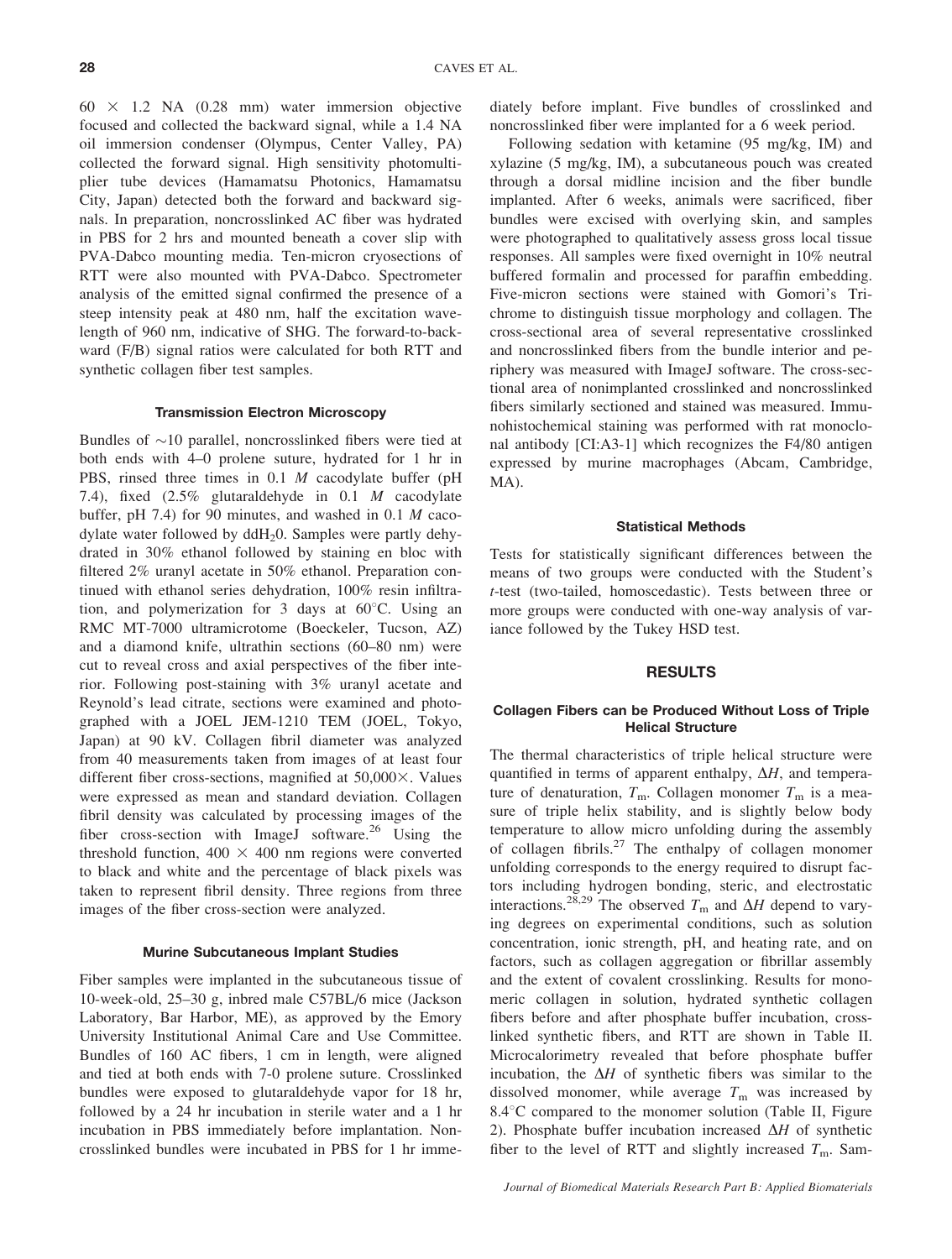|                                      | <b>MRTC</b>                      | AC-Phos                          | $AC + Phos$                      | $AC + Phos + GLUT$               | <b>RTT</b>                       |
|--------------------------------------|----------------------------------|----------------------------------|----------------------------------|----------------------------------|----------------------------------|
| $T_{\rm m}$ (°C)<br>$\Delta H$ (J/g) | $36.2 \pm 0.6$<br>$49.4 \pm 0.8$ | $44.8 \pm 0.2$<br>$48.9 \pm 2.1$ | $46.9 \pm 1.7$<br>$57.4 \pm 0.9$ | $78.6 \pm 4.0$<br>$26.0 \pm 3.6$ | $58.9 \pm 0.4$<br>$56.3 \pm 0.8$ |
|                                      |                                  |                                  |                                  |                                  |                                  |

TABLE II. Apparent Temperature and Enthalpy of Collagen Denaturation<sup>a</sup>

<sup>a</sup> Purified collagen (MRTC), automatically collected fiber without buffer treatment (AC-phos), with buffer treatment (AC + phos), after glutaraldehyde crosslinking (AC + phos + GLUT), and rat-tail tendon (RTT). Both the process of spinning collagen into fiber and the phosphate buffer incubation increased the thermal stability of the material, as shown by the elevated  $T_m$  and  $\Delta H$  values. Values are the mean and standard deviation from three scans.

ples of RTT displayed a substantially higher  $T<sub>m</sub>$  than noncrosslinked synthetic fiber samples. Glutaraldehyde crosslinking of synthetic fiber increased  $T<sub>m</sub>$  above that of RTT, but lowered  $\Delta H$ .

Microcalorimetry demonstrated the presence of PEG 35,000 in samples of synthetic fiber retrieved from the wet spinning system before entering the 2 m 70% ethanol rinse. Fiber that was rinsed for 0.2 m displayed a small transition corresponding to the melting of PEG 35,000, whereas fiber that was exposed to a 2 m length of the rinsing bath did not generate a detectable transition consistent with complete removal of residual PEG (Figure 3).

### Synthetic Collagen Fiber Size and Strength

Between 8 and 18 specimens of each fiber type were evaluated for size and strength (Table III). Fiber diameter increased significantly ( $p \, < \, 0.05$ ) with increasing collagen flow rate and collagen concentration (Figure 4). Increasing spinneret size by a factor of four did not significantly increase major diameter. The UTS of MC samples ranged between 54 and 90 MPa. Adjustment of any single spinning parameter in isolation did not produce statistically significant changes in fiber UTS (Figure 4). Nonetheless, MC sample 9 was stronger than samples 1, 2, and 7, and AC fiber displayed greater tensile strength than MC samples 1,

 $0.2$ 

2, 7, and 8 (Table III). A typical stress–strain response of a single AC fiber is shown in Figure 5. The mass of dry AC fiber before crosslinking was 0.30 mg/m, while the mass after crosslinking was 0.33 mg/m.

#### Collagen Fibers can be Produced as a Close Packed Assembly of Axially Oriented D-Periodic Fibrils

D-periodic banded fibrils were observed in fiber samples that had been incubated in phosphate buffer, while nonincubated fiber displayed only thin, short, nonbanded fibrils (Figure 6). It is well known that collagen solutions can be reconstituted into D-periodic fibrils in the presence of monovalent salts, neutral pH, and warm temperatures.<sup>30</sup> However, in the current study phosphate buffer incubation converted collagen that was precipitated and dried without a pre-existing banded microstructure into fibrils that were uniformly D-periodic.

In the absence of axial loading (MC-0%), fibrils generated by the MC method were largely disorganized, but displayed a preferred axial alignment in the direction of loading when subjected to an imposed strain of 15 or 30% (Figure 7). In contrast, fibers produced by the AC method displayed aligned, densely packed fibrils ( $d$  33  $\pm$  4 nm) even in the absence of mechanical annealing (Figure 8). However, tensile strain was applied during the AC process, as demonstrated by the calculated draw ratios. The draw ratio corresponding to tension applied in the 2 m ethanol



Figure 2. Microdifferential scanning calorimetry of MRTC (long dash), AC-phos (solid), AC+phos (dotted), RTT (dash-dot), and AC+phos+GLUT (short dash). Representative results from three experiments are shown.

Journal of Biomedical Materials Research Part B: Applied Biomaterials



Figure 3. Microdifferential scanning calorimetry of synthetic fiber that was not rinsed in the 70% ethanol bath (dashed), rinsed in a 0.2 m bath (dotted), and a 2 m bath (solid).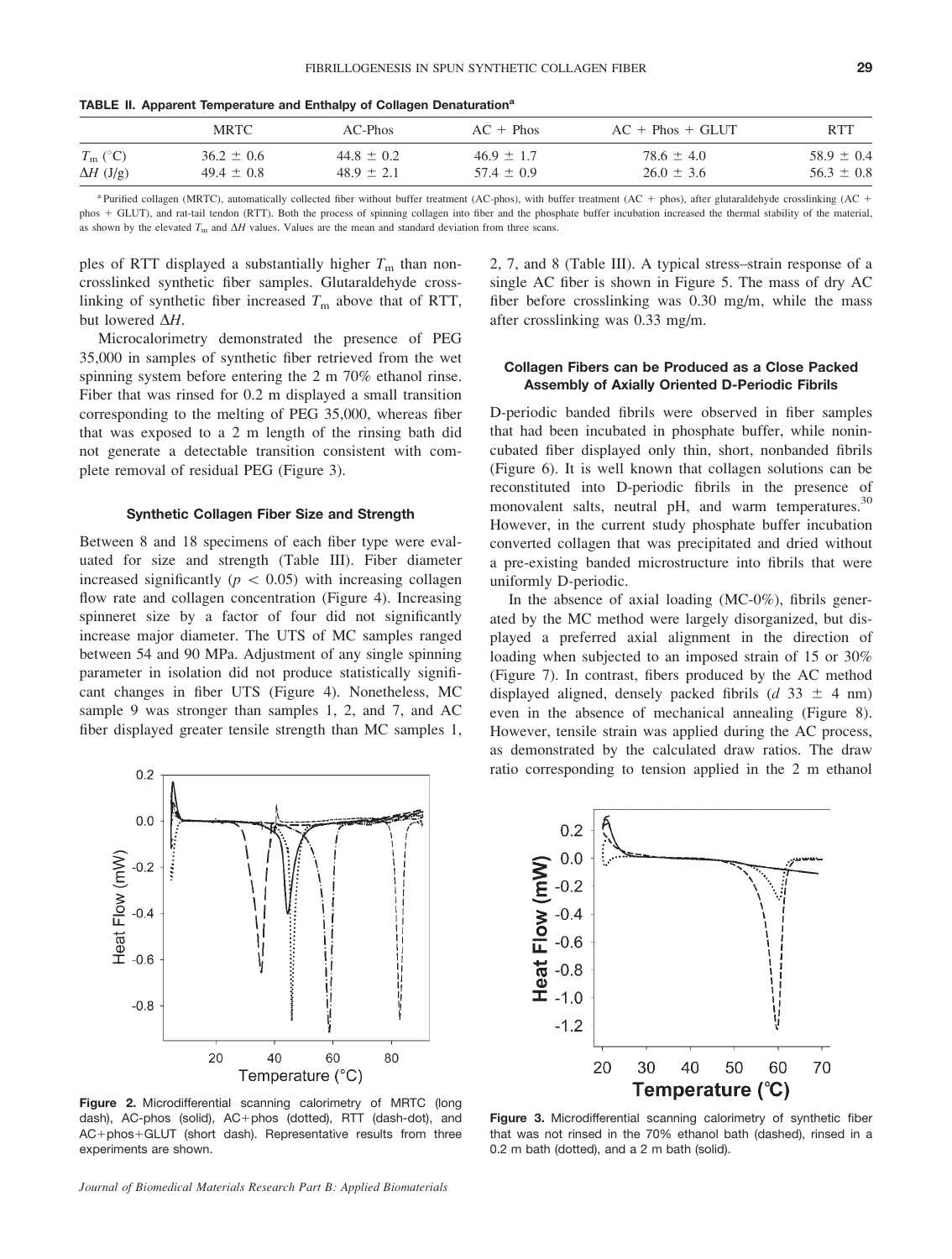| MC Sample<br>Number/AC <sup>a</sup> | Spinneret<br>ID $(mm)$ | Extrusion<br>Rate<br>(mL/min) | Concentration<br>(mg/mL) | Major<br>Diameter<br>$(m\mu)$ | Minor<br>Diameter<br>$(m\mu)$ | <b>UTS</b><br>(MPa) | Modulus<br>(MPa) | Strain-to-<br>Failure $(\% )$ | $\boldsymbol{n}$ |
|-------------------------------------|------------------------|-------------------------------|--------------------------|-------------------------------|-------------------------------|---------------------|------------------|-------------------------------|------------------|
|                                     | 0.4                    | 0.1                           |                          | $59 \pm 10$                   | $22 \pm 3$                    | $54 \pm 12$         | $556 \pm 120$    | $11.2 \pm 2.9$                | 8                |
| 2                                   | 0.4                    | 0.06                          |                          | $37 \pm 9$                    | $17 \pm 2$                    | $60 \pm 16$         | $529 \pm 157$    | $12.4 \pm 3.1$                | 7                |
| 3                                   | 0.4                    | 0.03                          |                          | $25 \pm 4$                    | $12 \pm 2$                    | $77 \pm 16$         | $673 \pm 100$    | $12.6 \pm 1.8$                | 9                |
|                                     | 0.4                    | 0.06                          | 7.5                      | $55 \pm 6$                    | $27 \pm 2$                    | $55 \pm 14$         | $575 \pm 66$     | $11.2 \pm 2.5$                | 12               |
| 8                                   | 0.1                    | 0.06                          | 7.5                      | $44 \pm 6$                    | $25 \pm 2$                    | $67 \pm 19$         | $608 \pm 54$     | $12.2 \pm 3.2$                | 10               |
| 9                                   | 0.1                    | 0.03                          | 7.5                      | $29 \pm 3$                    | $20 \pm 2$                    | $90 \pm 37^{\rm b}$ | $837 \pm 133$    | $11.7 \pm 3.5$                | 10               |
| AC                                  | 0.4                    | 0.08                          |                          | $53 \pm 14$                   | $21 \pm 3$                    | $94 \pm 19^{\circ}$ | $775 \pm 173$    | $14.3 \pm 1.9$                | 18               |
|                                     |                        |                               |                          |                               |                               |                     |                  |                               |                  |

TABLE III. Size and Mechanical Properties of Collagen Fiber<sup>a</sup>

<sup>a</sup> Samples 4 through 6 did not consistently produce fiber.

<sup>b</sup> The UTS of MC sample 9 was statistically greater than the UTS of the samples 1, 2, and 7 at the  $p < 0.05$  level.

<sup>c</sup> The UTS of AC fiber was statistically greater than samples 1, 2, 7, and 8 at the  $p \, 0.05$  level.

rinse bath in the AC process was 1.5 (50% strain). The draw ratio corresponding to tension applied after buffer incubation was 1.0 (0% strain). The fibril density calculated for AC fiber was 73%  $\pm$  6% (v/v). SHG microscopy revealed signal generation in all regions of the fiber, confirming fibril formation throughout (Figure 9). The ratio of the forward-to-backward signal intensity, which is related, in part, to fibril diameter, was 0.039 for continuous fiber and 3.75 for rat-tail tendon.

### Murine Subcutaneous Implant Studies

During the implant period, the length of noncrosslinked bundles decreased and the cross-sectional area of individual fibers increased, while crosslinked bundles maintained a con-

 $p > 0.05$ 

120

.100

80

60

40

UTS (MPa)

stant length and fiber area. After 6 weeks, all samples were readily located and explanted. Noncrosslinked fiber bundles were firmly adherent to the overlying skin, while crosslinked bundles were not. Bundle length and fiber cross-sectional area were characterized with photography and histology. Photographic examination before and after implantation indicated that crosslinked fiber length was unchanged, while noncrosslinked fibers displayed a  $\sim$ 70% reduction in length (Figure 10). Gomori's Trichrome stained synthetic noncrosslinked fibers blue, similar to native collagen. Crosslinked fibers stained red, indicating that glutaraldehyde prevented the diffusion of Weigert hematoxylin from the fibers, as well as the uptake of the aniline blue counterstain. Among crosslinked fibers, the cross-sectional area of individual fibers was  $460 \pm 130$   $\mu$ m<sup>2</sup> at the bundle periphery and  $440 \pm 170$   $\mu$ m<sup>2</sup>

 $p > 0.05$ 



 $p > 0.05$  $p > 0.05$ 

 $p > 0.05$ 

ning parameters. Sample numbers correspond to the parameters in Table I. Error bars represent standard deviations.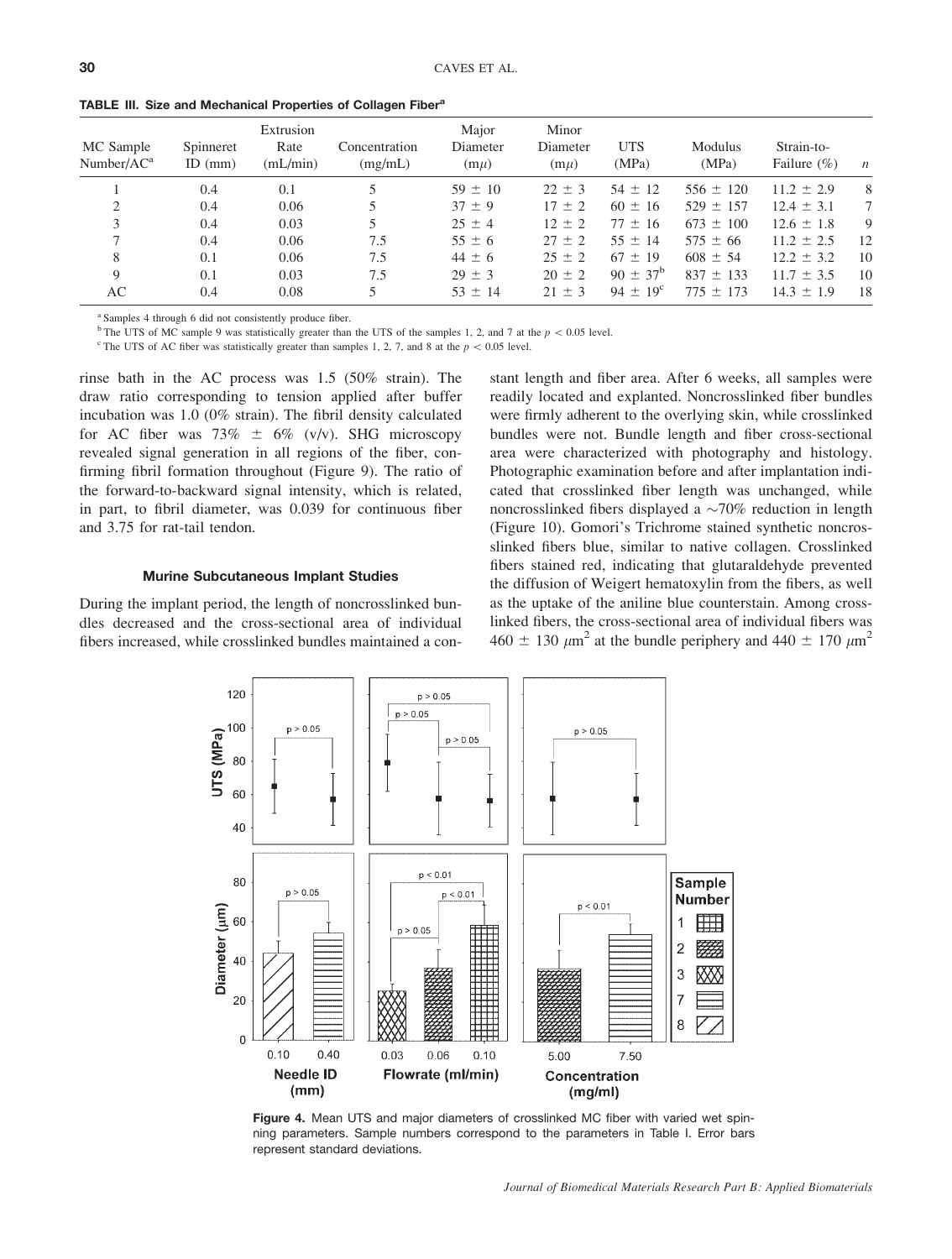

Figure 5. Representative stress-strain data for AC fiber.

in the bundle interior ( $n = 15$ ). In contrast, noncrosslinked fiber areas were 340  $\pm$  150  $\mu$ m<sup>2</sup> at the periphery and 820  $\pm$ 340  $\mu$ m<sup>2</sup> in the interior (n = 22). Nonimplanted fibers that were similarly sectioned and stained had areas of  $470 \pm 60$ and 450  $\pm$  40  $\mu$ m<sup>2</sup> for noncrosslinked and crosslinked specimens  $(n = 15)$ . The fibers in the interior of the noncrosslinked bundles were significantly larger than all other groups ( $p\lt 0.01$ ).

Native collagen was deposited throughout the crosslinked fiber bundles, surrounding individual fibers or small fiber groups (Figure 11). In contrast, native collagen was deposited at the periphery of noncrosslinked bundles, with significantly less deposition in the bundle interior. Neovascularization was noted in the capsule surrounding noncrosslinked bundles and the in the interior of the crosslinked bundles. Similarly, cell infiltration was observed throughout

the crosslinked bundle interior but was limited to the periphery of the noncrosslinked bundles. Immunohistochemistry demonstrated that macrophages were also predominantly at the perimeter of noncrosslinked bundles, and localized more uniformly throughout the crosslinked bundles (Figure 12).

### **DISCUSSION**

#### Production of Continuous Synthetic Collagen Fiber

The progression of synthetic collagen fiber technology can be classified in terms of increasingly pure starting material. Initially, catgut suture was processed by segmenting ovine or bovine intestine into strips, rolling these into filaments, and polishing the filament to enhance uniformity. The fabrication also comprised of chemical processing, often including crosslinking with chromic trioxide. $31$  However, localized tearing of the collagen fibril structure due to the manufacturing process was noted, leading to potential failure points.31 Moreover, tissue reactivity to implanted suture often generated a highly inflammatory response.<sup>32</sup>

The subsequent set of technologies, reconstituted collagen fiber, consisted of the extrusion of partially purified collagen, in the form of fibril dispersions or slurries, into a coagulation bath followed by various dehydration and crosslinking steps. These processes were developed to improve thread uniformity and manufacturing efficiency and remove noncollagenous proteins, as well as polysaccharides, lipids, or cellular debris as potential antigenic, infectious, or inflammatory constituents. Specifically, tendon was processed into gels or dispersions consisting of collagen fibrils, extruded into



Figure 6. Incubation in phosphate buffer results in the assembly of collagen fibrils. D-periodic collagen fibrils were not visible in fibers in the absence of phosphate incubation (A, B), but were evident following treatment (C, D).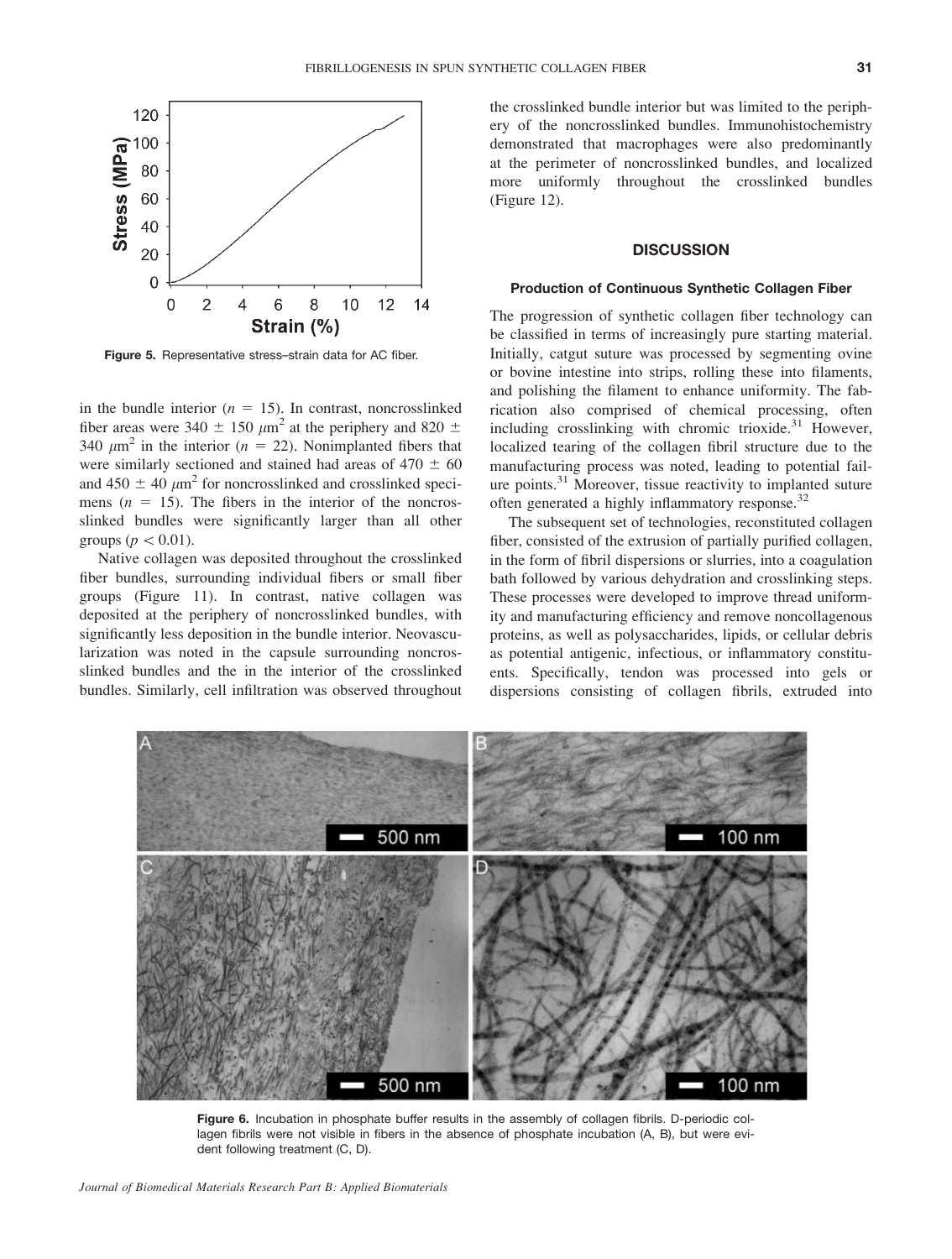

Figure 7. Mechanical annealing during incubation enhances fibril alignment. Lower magnification axial sections of MC-0%, MC-15%, and MC-30% (left column) showed a trend toward enhanced fibril alignment in the stretched samples (middle and bottom rows). Fibril diameters after 0, 15, and 30% strain were 30  $\pm$  9, 31  $\pm$  7, and 30  $\pm$  6 nm (means and standard deviations from 40 measurements). Fibril alignment was not uniform: in high magnification images of the samples, regions of low fibril alignment (center column) and high alignment (right column) could be identified.



Figure 8. Fibrillar structure of phosphate buffer treated AC fiber imaged by TEM. Axial sections revealed an aligned pattern of fibrils, often displaying banding (A). Fiber cross sections consisted of tightly packed fibril cross sections (B, C). Samples were not crosslinked with glutaraldehyde vapor. Fibril diameters were 33  $\pm$  4 nm (mean and standard deviation from 40 measurements).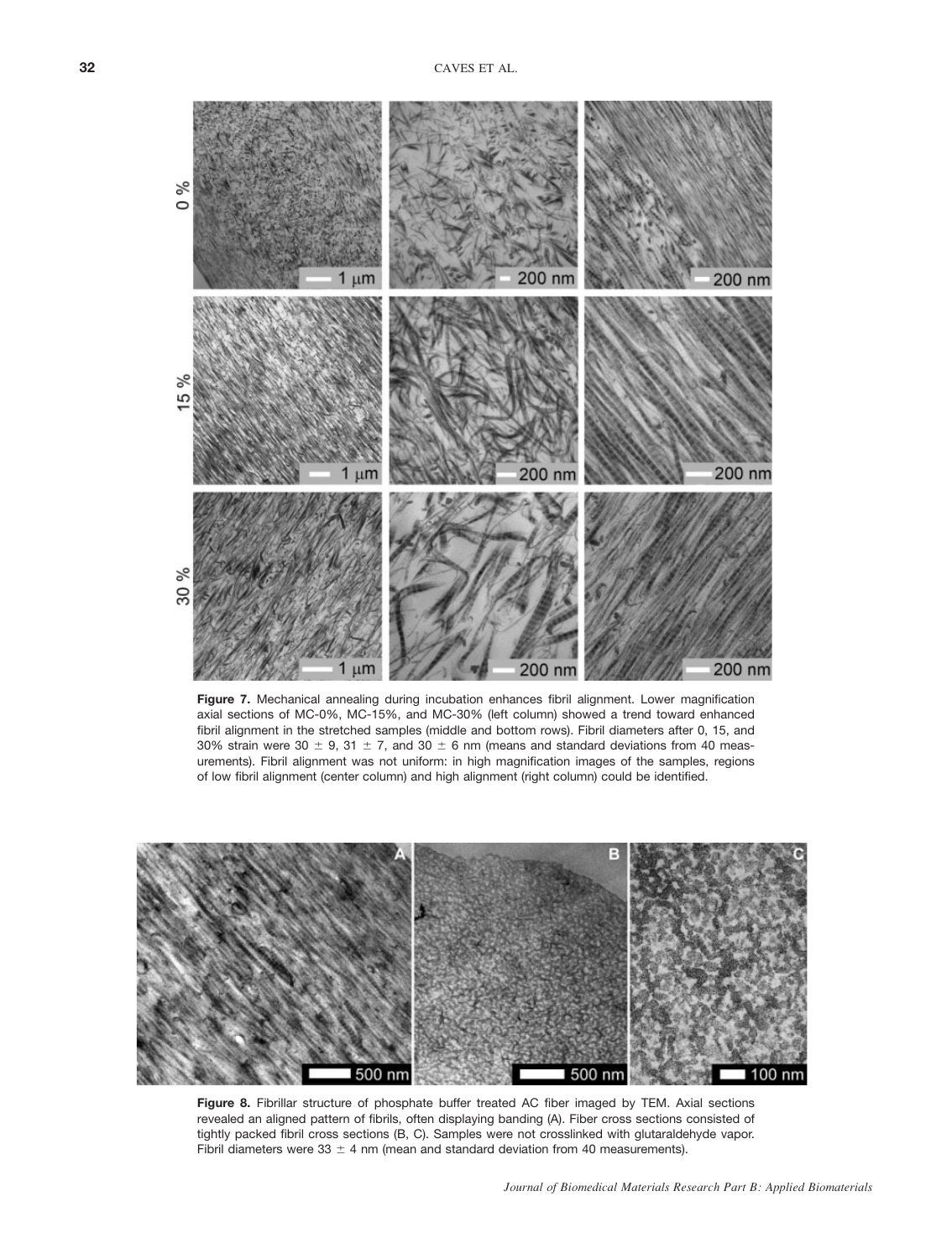

Figure 9. The second harmonic generated by phosphate buffer treated AC fiber and rat-tail tendon. A cluster of three wet spun fibers displayed a clear SHG signal but only short discontinuous fibrillar substructure was noted (A). The signal from rat-tail tendon revealed fibrillar structure (B). Scale bars are 20  $\mu$ m. [Color figure can be viewed in the online issue, which is available at www. interscience.wiley.com.]

acetone-based solutions to precipitate fiber, and subject to a variety of crosslinking, mechanical drawing, and drying stages.33,34 However, the performance of chromic crosslinked, reconstituted collagen fiber in animal studies was inferior when compared to chromic catgut due to suture fragmentation and chemical irritation.<sup>35</sup>

The most recent collagen fiber techniques have been based upon filtered solutions or dispersions of acid-extracted triple helical monomers or oligomers instead of fibrillar collagen.<sup>36,37</sup> In an attempt to avoid potentially denaturing solvents, such as acetone, during fiber processing, collagen was formulated into dispersions or solutions and extruded into aqueous buffers, followed by dehydration in alcohol, and air drying.<sup>38</sup> Although enhanced purity was achieved, scalability and control over fiber substructure remain limited. Specifically, these techniques either cannot produce large amounts of continuous fiber in a cost- and time-effective manner, or cannot replicate the structural features that dictate mechanical and biological properties. In synthetic collagen fiber, these structural features include the self-assembly of monomers into fibril building blocks; the generation of an aligned, axial fibril orientation; and the generation of uniform fibril formation throughout the fiber cross-section. Significantly, collagen fibril assembly, length, density, and alignment have been correlated to enhanced strength and viscoelastic properties.<sup>39–41</sup> Fibrillar assembly also modulates the capacity of collagenous materials to trigger gene expression. For example, compared directly to monomeric collagen, fibrillar collagen suppresses the expression of ECM molecules implicated in the smooth muscle cell response to injury.<sup>42</sup>

### Strategies to Induce Molecular Assembly of Collagen to Reproduce the Fibril Substructure Observed in Native Collagen Fibers

The most recent fiber spinning methods have employed longer buffer incubations, ranging between  $30 \text{ min}^{43}$  and 48 hr,<sup>44</sup> in order to allow monomer assembly into banded, fibril substructure. These incubation times facilitated the assembly of collagen molecules into fibrils, but fiber production was typically limited to discontinuous 10–20 cm segments. For example, Pins et al. $37,44$  reported a discontinuous fiber process using longer incubation periods that generated fibrils throughout the fiber cross-section. In another discontinuous fiber system, Zeugolis et al. $43,45-47$  recently demonstrated fibril formation after three incubations of 10 to 15 min.

Production of long, continuous fiber lengths that require extended buffer incubation periods has been deemed impractical. For example, if fiber was continuously extruded at 1 m/min with a requisite 30 minute incubation period, then 30 meters of the nascent protein filament would need to be threaded through a series of incubation baths without breaks or tangles. Thus, reported continuous fiber spinning systems



Figure 10. Photographs of fiber bundles before and after implant. Crosslinked and noncrosslinked bundles are shown immediately before the implant (A and B, respectively) and after retrieval (C and D, arrows indicate suture at the bundle ends). Crosslinked bundles maintained a similar size while noncrosslinked bundles consistently appeared smaller. Scale in mm. [Color figure can be viewed in the online issue, which is available at www.interscience.wiley.com.]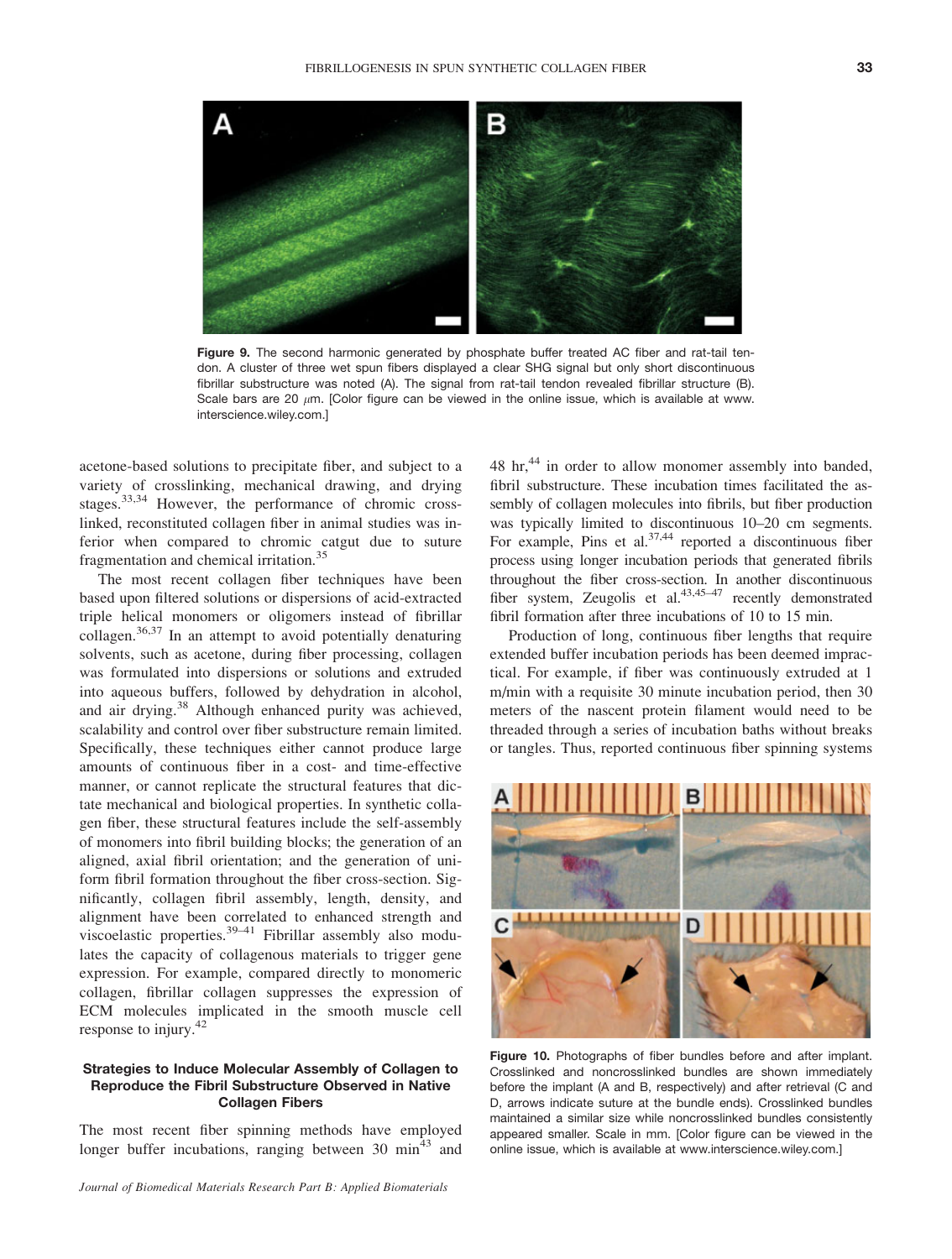

Figure 11. Morphology of explanted fiber bundles stained with Gomori's Trichrome. Crosslinked synthetic fibers (A, C, E, I) appeared red, while noncrosslinked synthetic fibers were blue (B, D, F, G, H). Deposition of native collagen fibers (blue) was more uniform throughout the crosslinked bundles, as seen in panels (A, C, E, and I). Collagen was deposited more densely around the periphery and less in the center of noncrosslinked bundles (B). At the periphery of noncrosslinked bundles (F and the left side of D), synthetic collagen fibers appeared smaller compared to fibers in the bundle center (G and right side of D). Many fibers at the periphery of noncrosslinked bundles displayed irregular borders (arrows in D and F). Vascularization was noted in the capsule surrounding noncrosslinked bundles, and in the interior of crosslinked bundles (arrows in H and I). Original magnifications were  $\times$ 40 in A and B (scale 200  $\mu$ m),  $\times$ 200 in (C and D) (scale 50  $\mu$ m), and  $\times$ 400 in E, F,H, and I (scale 50  $\mu$ m). [Color figure can be viewed in the online issue, which is available at www.interscience.wiley.com.]

have incorporated only brief incubation periods during fiber production.<sup>48–50</sup> In this regard, Silver and Kato<sup>48</sup> compared discontinuous and continuous methods and observed that fiber produced by a continuous process displayed inferior mechanical properties and an accelerated rate of biodegradation. Likewise, Cavallaro et al.<sup>49</sup> noted D-periodic collagen fibrils only on the outer shell of fibers produced by a continuous spinning method, consistent with the inferior mechanical and biological properties observed by Silver and Kato.

In this report, a purified, acid-extracted solution of monomeric collagen and a buffered PEG solution were continuously coextruded through fluoropolymer tubing to form a synthetic collagen fiber. The two-stage process that was designed decoupled the fiber extrusion process from a prolonged incubation step, thereby permitting both scalable pro-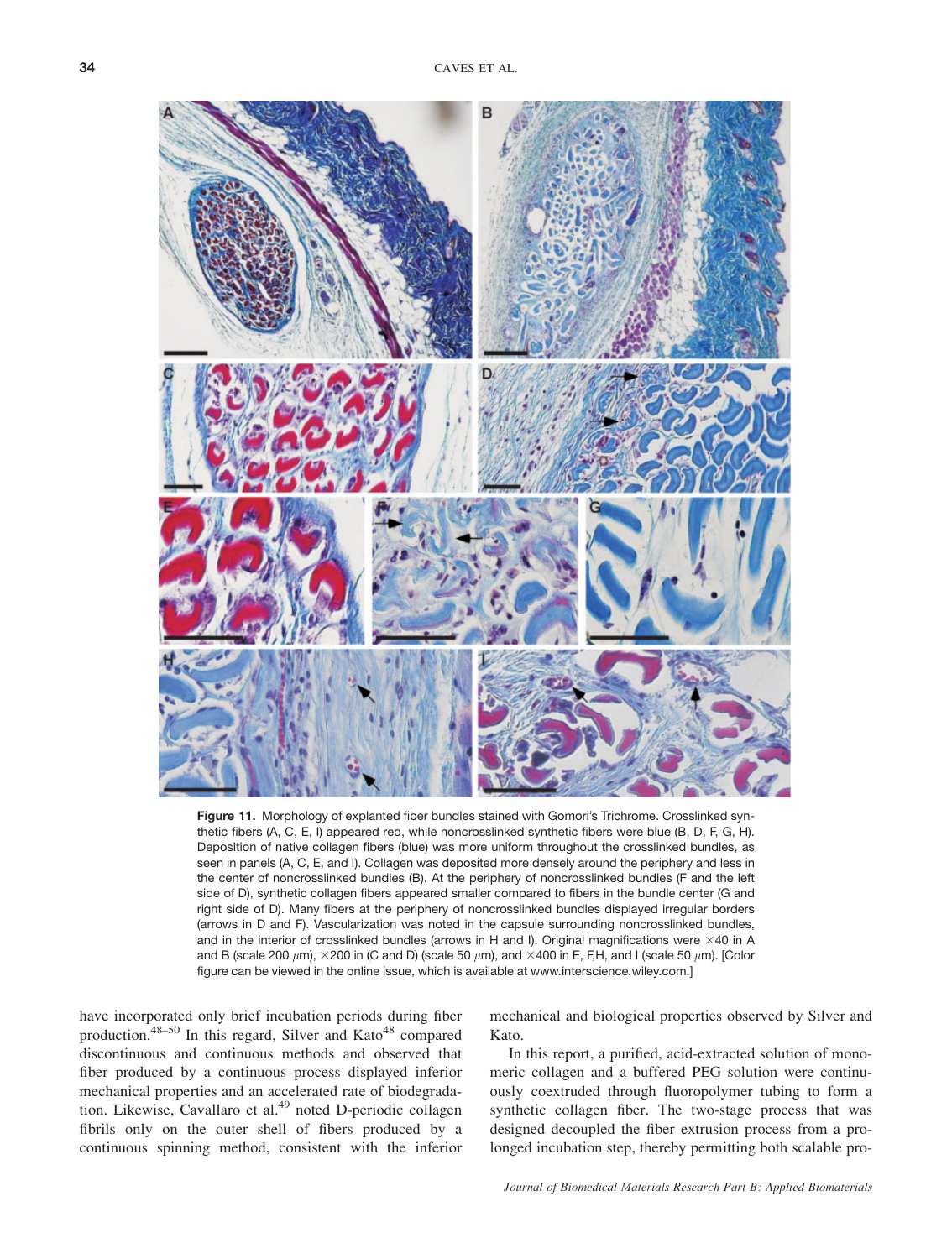

Figure 12. Macrophage distribution in crosslinked and noncrosslinked fiber bundles. Macrophages were present inside the crosslinked bundles of fiber (A,  $\times$ 100, and B,  $\times$ 400) but collected primarily around the perimeter of the noncrosslinked bundles (C,  $\times$ 100, and D,  $\times$ 400). [Color figure can be viewed in the online issue, which is available at www.interscience.wiley.com.]

duction and the development of optimal fibril substructure. Significantly, laboratory-scale continuous fiber production rates of 60 m/hr were achieved. Collagen assembly, denoted by the presence of aligned, D-periodic fibrillar substructure was observed by TEM. These data are consistent with the results of microcalorimetry studies and SHG microscopy, confirming the presence of collagen fibrils over large length scales. Enhanced mechanical properties were commensurate with the formation of close packed, D-periodic fibrils. MC fibers displayed a high degree of axial fibril alignment upon application of a mechanical annealing protocol, similar to the technique reported by Pins et al. $37$  However, AC fiber displayed axial fibril alignment without additional mechanical stretching, which we attribute to the 1.5 draw ratio resulting from tension applied in the 2 m ethanol bath. The draw ratio corresponding to the automated drying process following phosphate incubation was 1.0. Thus, no additional strain was imparted during this step.

### Calorimetric Analysis Demonstrates Conservation of Collagen Triple Helical Structure

Triple helical structure defines the collagen family of proteins, is a prerequisite for fibril self-assembly, and, critically, shields antigenic and proteolytic cleavage sites.<sup>14</sup> Use of unsuitable solvents and high temperatures, such as acetone in early collagen wet spinning processes and trifluoroethanol in collagen electrospinning, $51$  destabilizes the triple helix and may compromise biocompatibility, biostability, and fiber strength. In this report, microcalorimetry demonstrated that spinning monomeric collagen into fibers, before fibrillogenesis, did not disrupt triple helical structure, with an increase in the observed  $T_m$  from 36.2 to 44.8°C. This increase may be attributable to enhanced stability of aggregated collagen in the fiber, as compared to monomeric collagen in solution. However, use of different solution compositions during calorimetry may also contribute to an observed difference in  $T<sub>m</sub>$ . Specifically, synthetic fibers were hydrated in PBS (pH 7.4), while monomeric collagen was dissolved in 10 mM HCl (pH 2.0). The stability of the triple helix is related to pH, and increasing pH from 2 to 7.4 would account for an increase in  $T_{\rm m}$  of  $\sim$ 2°C.<sup>27,52</sup> After fibrillogenesis, D-periodic fibril formation led to an increase in both  $T<sub>m</sub>$  and  $\Delta H$ . Enhanced thermal stability is likely due to increased hydrophobic interactions and surface energy associated an extensively, self-assembled, close packed fibrillar structure.<sup>52</sup> The  $T<sub>m</sub>$  of AC fiber after phosphate incubation was  $12^{\circ}$ C less than that noted for native tendon, stabilized by native covalent crosslinks. However, after glutaraldehyde crosslinking, the  $T<sub>m</sub>$  of synthetic fiber was  $20^{\circ}$ C greater than native tendon. The enthalpy of denaturation was substantially decreased after synthetic fiber crosslinking, due to additional covalent cross-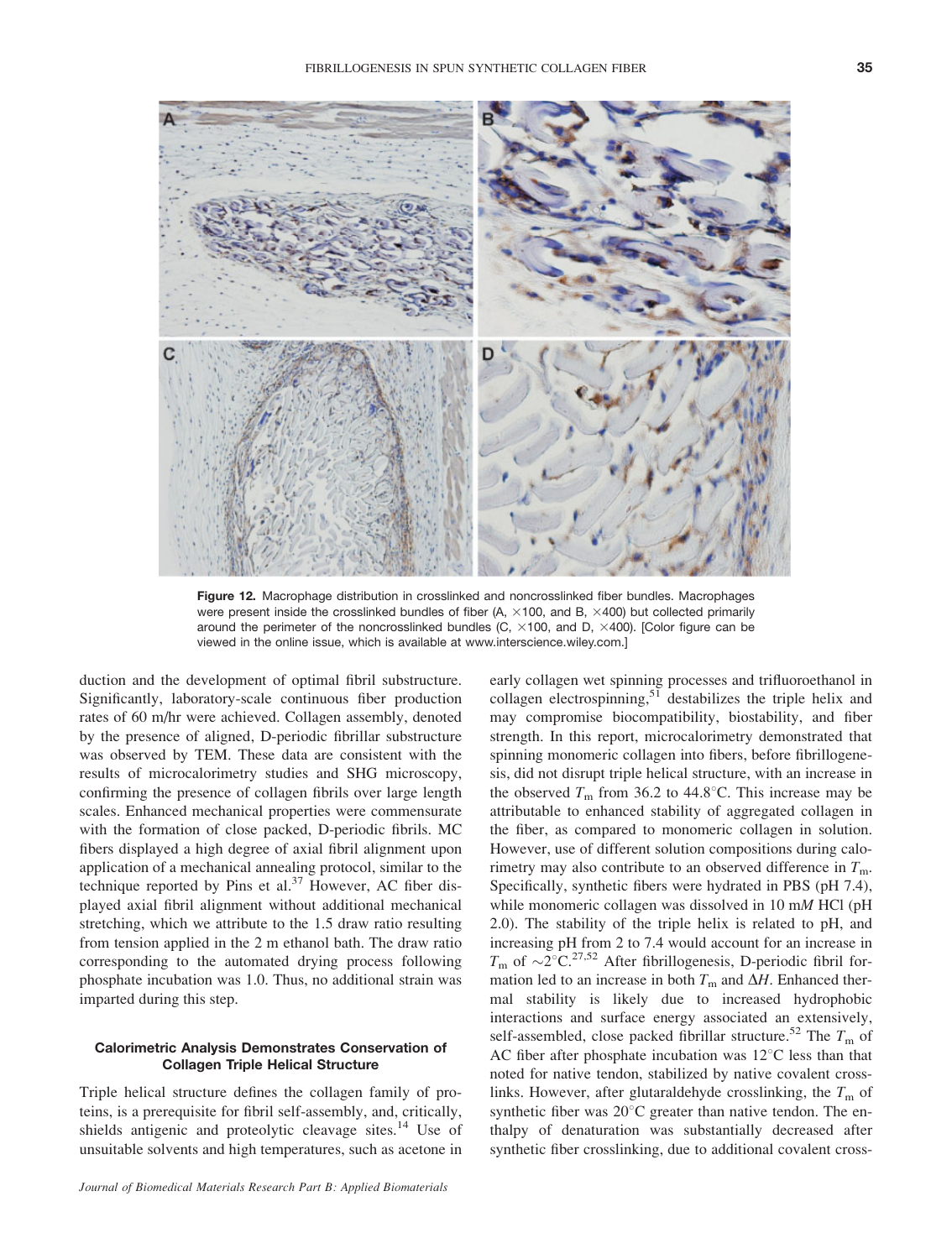| Ref.          | Continuous/<br>Discontinuous | Diameter $(\mu m)$                            | UTS (MPa)                                | Crosslinking<br>Scheme <sup>b</sup> |
|---------------|------------------------------|-----------------------------------------------|------------------------------------------|-------------------------------------|
| 38            | D                            |                                               | $66.2 \pm 17.20$ (Wet)                   | Glut vapor                          |
| 48            |                              | 70.3 $\pm$ 8.6 (Wet), 56.8 $\pm$ 7.4 (Dry)    | $36.9 \pm 7.90$ (Wet)                    | Glut vapor                          |
| 59            | D                            | $20-40$ (Dry)                                 | $42.9 \pm 9.55$ (Wet)                    | Glut vapor                          |
| 36            | D                            |                                               | $91.8 \pm 31.4$ (Wet)                    | <b>DHT</b>                          |
| 44            | D                            | $55.5 \pm 5.17$ (Dry), 88.72 $\pm$ 8.57 (Wet) | $56.62 \pm 11.17$ (Wet)                  | <b>DHT</b>                          |
| 43            | D                            | $52 \pm 8$ (Dry)                              | $255 \pm 89$ (Dry)                       | None                                |
| 47            | D                            | $153 \pm 7$ (Dry), $270 \pm 8$ (Wet)          | $182 \pm 18$ (Dry) 5.86 $\pm$ 1.01 (Wet) | None                                |
| 46            | D                            | $119 \pm 15$ (Dry)                            | $208 \pm 57$ (Dry)                       | None                                |
| 45            | D                            | $306 \pm 29$ (Wet)                            | $10.85 \pm 2.85$ (Wet)                   | Glut solution                       |
| 49            | C                            | $25$ (Dry)                                    | $27.7 \pm 23.1$ (Wet)                    | Glut vapor                          |
| Current study |                              | $53 \pm 14$ by $21 \pm 3$ (Wet)               |                                          |                                     |
|               |                              | $21 \pm 3$ by $15 \pm 1$ (Dry)                | $93.9 \pm 19.2$ (Wet)                    | Glut vapor                          |

TABLE IV. Summary of Collagen Fiber Diameter and Strength in Prior Reports and in the Current Study<sup>a</sup>

<sup>a</sup> The strength of hydrated, glutaraldehyde crosslinked fibers is provided when available.

<sup>b</sup>L refers to crosslinking method and Glut, DHT, and EDC refer to glutaraldehyde, dehydrothermal, and 1-Ethyl-3-[3-dimethylaminopropyl]carbodiimide hydrochloride crosslinking. Glut and DHT refer to glutaraldehyde and dehydrothermal crosslinking.

links, which break exothermically upon denaturation, and a reduction in hydrogen bonds, which break endothermically.<sup>53</sup>

### SHG Microscopy Confirms Retention of Triple Helical Structure and Fibril Assembly

SHG occurs when laser light passes through a molecularly noncentrosymmetric, highly polarizable material. The wavelength is halved and the frequency doubled in a coherent optical process.<sup>54</sup> Zeugolis et al.<sup>51</sup> demonstrated that the presence of SHG in extruded collagen fiber confirmed the retention of triple helical structure while the absence of SHG in collagen electrospun from denaturing solvents corresponded to the loss of triple helical structure. However, in addition to triple helical structure, collagen monomers must be assembled into fibrils to generate an SHG signal. For example, triple-helical, nonfibrillar collagen (type IV) does not produce SHG.<sup>55,56</sup> Furthermore, reports have proposed that only a portion of the collagen in a fibril, possibly in the fibril's outer shell, can generate SHG scattering.<sup>8,57</sup> The magnitude of SHG forward to backward signal ratios has been correlated with increased collagen fibril diameter. Presumably, forward signal accumulates as light travels through the fibril with limited backward signal summation due to destructive interference.<sup>8</sup> In this report, the F/B ratio observed for synthetic fibers was less than that of native RTT, consistent with smaller fibril diameters. Fibril diameters in synthetic fibers were  $33 \pm 4$  nm, while fibril diameters in RTT have a bimodal distribution with average diameters of 70 and 250 nm.<sup>58</sup>

#### Fiber Diameter and Strength

Reduction of solution flow rate or collagen concentration resulted in a decrease in fiber diameter due to a reduction in mass flow rate. Reducing the spinneret diameter by a factor of four without adjustment to the collagen mass flow rate led to only a small reduction of fiber diameter. While the diameter of hydrated fiber produced by other strategies have ranged from 50 to 300  $\mu$ m, we observed fibers as small as 12 to 25  $\mu$ m in cross-section (Table IV). Significantly, the ultimate tensile strength of AC fiber is two to three times greater than that reported for other continuously spun fiber schemes (Table IV).

### Local Tissue Responses to Collagen Fibers

A mild local inflammatory response was noted, consistent with previous reports of glutaraldehyde crosslinked synthetic collagens fiber implanted in rats and rabbits. $59,60$ Over the 6-week implant period, crosslinked fibers displayed little change in length or morphology. Noncrosslinked fibers displayed significant reduction in length, an increase in the cross-sectional area of interior fibers, and little overall change in the area of peripheral fibers. The increase in the area of interior fibers may be due to swelling during the implant period. The reduced area of fibers at the bundle periphery compared to interior fibers, as well as the uneven cross-section of the peripheral fibers themselves, may indicate degradation of peripheral fibers. In comparison, synthetic collagen fibers produced by alternate schemes have exhibited more significant degradation even after chemical crosslinking. For example, after dehydrothermal-cyanamide crosslinking, Law et al.<sup>59</sup> noted that most fibers had degraded within 10 days, with complete loss after 6 week following intramuscular implantation in a rat model. Similarly, Kato and Silver<sup>48</sup> noted that crosslinked collagen fiber bundles degraded 2 week after subcutaneous implantation in the rat. The high degree of fibril alignment and close packed structure throughout the fiber may contribute to the observed enhancement in fiber stability.

### **CONCLUSIONS**

Synthetic collagen fiber that closely mimics its native counterpart is a critical component in the engineering of tissue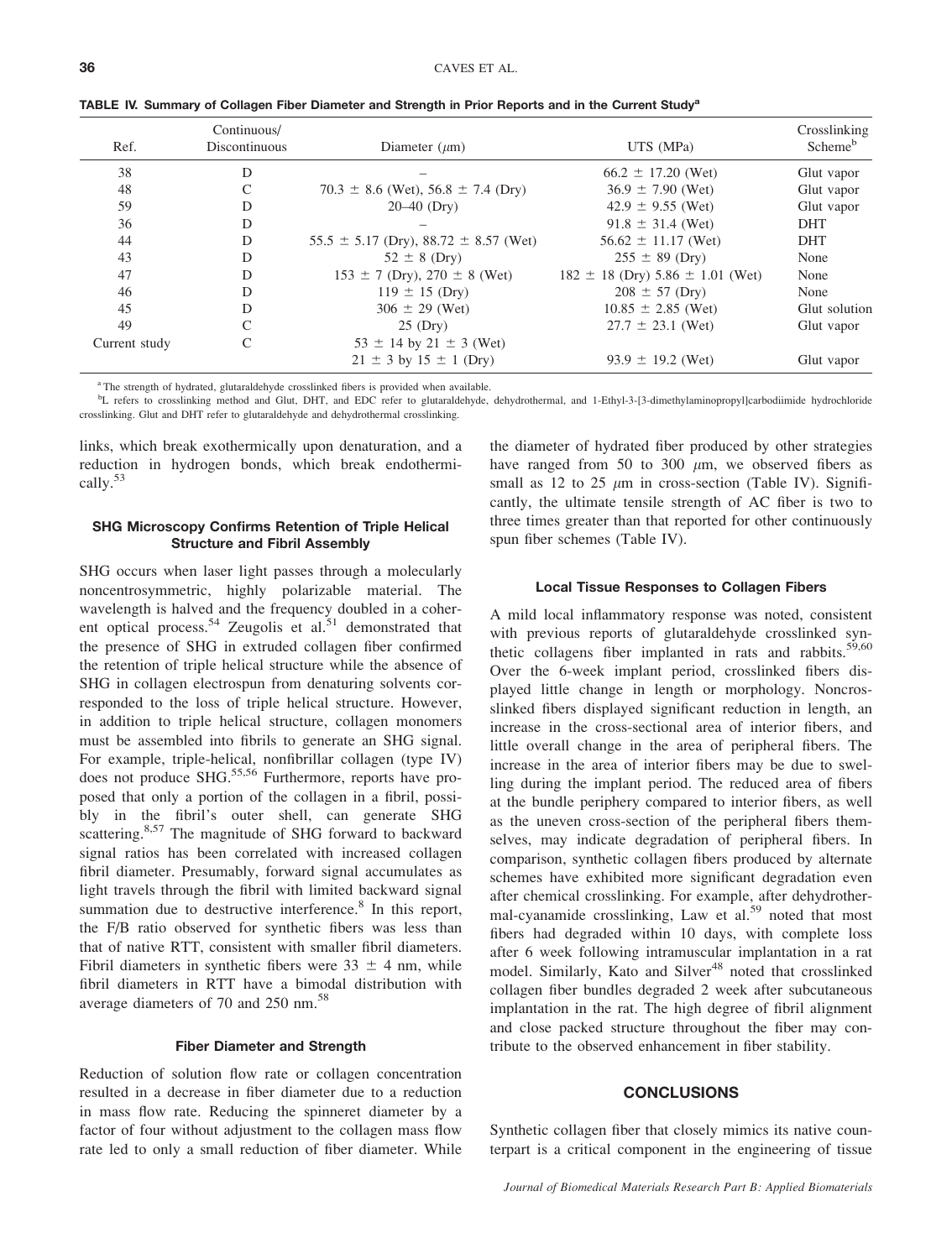replacements designed to couple the remodeling capacity of native ECM scaffolds with the structural definition afforded by textile or fiber-composite manufacturing. We report a laboratory-scale system that produced continuous synthetic collagen fiber at 60 m/hr from a monomeric collagen solution. In contrast to previously reported continuous fiber spinning systems, TEM and SHG revealed the assembly of D-periodic fibrils throughout the fiber cross-section. Moreover, tension maintained during automated fiber collection corresponded to the production of a highly aligned fibril structure and an ultimate tensile strength two to three times greater than reported for other continuous fiber processes. Adjustment of spinning parameters afforded controlled adjustment of major fiber diameter. Limited inflammatory response was observed in vivo with a relatively high degree of fiber biostability even in the absence of chemical crosslinking.

### REFERENCES

- 1. Kielty C, Hopkinson I, Grant M. Collagen: The collagen family: Structure, assembly, and organization in the extracellular matrix. In: Royce P, Steinmann B, editors. Connective Tissue and its Heritable Disorders. Molecular, Genetic, and Medical Aspects. New York: Wiley-Liss; 1993. pp 103–147.
- 2. Canty EG, Kadler KE. Procollagen trafficking, processing and fibrillogenesis. J Cell Sci 2005;118 (Part 7):1341–1353.
- 3. Hulmes DJ. Building collagen molecules, fibrils, and suprafibrillar structures. J Struct Biol 2002;137:2–10.
- 4. Kadler KE, Hill A, Canty-Laird EG. Collagen fibrillogenesis: Fibronectin, integrins, and minor collagens as organizers and nucleators. Curr Opin Cell Biol 2008;20:495–501.
- 5. Ottani V, Martini D, Franchi M, Ruggeri A, Raspanti M. Hierarchical structures in fibrillar collagens. Micron 2002;33: 587–596.
- 6. Kadler KE, Holmes DF, Trotter JA, Chapman JA. Collagen fibril formation. Biochem J 1996;316 (Part 1):1–11.
- 7. Gutsmann T, Fantner GE, Venturoni M, Ekani-Nkodo A, Thompson JB, Kindt JH, Morse DE, Fygenson DK, Hansma PK. Evidence that collagen fibrils in tendons are inhomogeneously structured in a tubelike manner. Biophys J 2003;84: 2593–2598.
- 8. Chu S, Tai S, Chan M, Sun C, Hsiao I, Lin C, Chen YC, Lin B. Thickness dependence of optical second harmonic generation in collagen fibrils. Optics Express 2007;15:12005–12010.
- 9. Birk DE, Fitch JM, Babiarz JP, Doane KJ, Linsenmayer TF. Collagen fibrillogenesis in vitro: Interaction of types I and V collagen regulates fibril diameter. J Cell Sci 1990;95 (Part 4): 649–657.
- 10. Keene DR, Oxford JT, Morris NP. Ultrastructural localization of collagen types II, IX, and XI in the growth plate of human rib and fetal bovine epiphyseal cartilage: Type XI collagen is restricted to thin fibrils. J Histochem Cytochem 1995;43:967– 979.
- 11. Hirsch M, Prenant G, Renard G. Three-dimensional supramolecular organization of the extracellular matrix in human and rabbit corneal stroma, as revealed by ultrarapid-freezing and deep-etching methods. Exp Eye Res 2001;72:123–135.
- 12. Ottani V, Raspanti M, Ruggeri A. Collagen structure and functional implications. Micron 2001;32:251–260.
- 13. Fung Y. Biomechanics: Mechanical Properties of Living Tissues. New York: Springer-Verlag; 1993.568 p.

Journal of Biomedical Materials Research Part B: Applied Biomaterials

- 14. Lynn AK, Yannas IV, Bonfield W. Antigenicity and immunogenicity of collagen. J Biomed Mater Res B Appl Biomater 2004;71:343–354.
- 15. Badylak SF. The extracellular matrix as a scaffold for tissue reconstruction. Semin Cell Dev Biol 2002;13:377–383.
- 16. Nelson CM, Bissell MJ. Of extracellular matrix, scaffolds, and signaling: Tissue architecture regulates development, homeostasis, and cancer. Annu Rev Cell Dev Biol 2006;22:287– 309.
- 17. Guido S, Tranquillo RT. A methodology for the systematic and quantitative study of cell contact guidance in oriented collagen gels. Correlation of fibroblast orientation and gel birefringence. J Cell Sci 1993;105 (Part 2):317–331.
- 18. Cheng X, Gurkan UA, Dehen CJ, Tate MP, Hillhouse HW, Simpson GJ, Akkus O. An electrochemical fabrication process for the assembly of anisotropically oriented collagen bundles. Biomaterials 2008;29:3278–3288.
- 19. Hughes K, Hutson T, Fink J. Battell Development Corporation, assignee. Collagen Orientation, US Patent 4,544,516, 1985.
- 20. Yang C, Hillas PJ, Baez JA, Nokelainen M, Balan J, Tang J, Spiro R, Polarek JW. The application of recombinant human collagen in tissue engineering. BioDrugs 2004;18:103–119.
- 21. Wright E, McMillan R, Cooper A, Apkarian RP, Conticello VP. Thermoplastic elastomer hydrogels via self-assembly of an elastim-mimetic triblock polypeptide. Adv Funct Mater 2002;12:149–154.
- 22. Nagapudi K, Brinkman WT, Thomas BS, Park JO, Srinivasarao M, Wright E, Conticello VP, Chaikof EL. Viscoelastic and mechanical behavior of recombinant protein elastomers. Biomaterials 2005;26:4695–4706.
- 23. Rele S, Song Y, Apkarian RP, Qu Z, Conticello VP, Chaikof EL. D-periodic collagen-mimetic microfibers. J Am Chem Soc 2007;129:14780–14787.
- 24. Silver FH, Trelstad RL. Type I collagen in solution-structure and properties of fibril fragments. J Biol Chem 1980;255: 9427–9433.
- 25. Pins GP, Christiansen DL, Patel R, Silver FH. Self-assembly of collagen fibers. Influence of fibrillar alignment and decorin on mechanical properties. Biophys J 1997;73:2164–2172.
- 26. Abramoff M, Magelhaes P, Ram S. Image processing with ImageJ. Biophotonics Int 2004;11:36–42.
- 27. Leikina E, Mertts MV, Kuznetsova N, Leikin S. Type I collagen is thermally unstable at body temperature. Proc Natl Acad Sci USA 2002;99:1314–1318.
- 28. McClain PE, Wiley ER. Differential scanning calorimeter studies of the thermal transitions of collagen. Implications on structure and stability. J Biol Chem 1972;247:692–697.
- 29. Komsa-Penkova R, Koynova R, Kostov G, Tenchov BG. Thermal stability of calf skin collagen type I in salt solutions. Biochim Biophys Acta 1996;1297:171–181.
- 30. Gross J. The behavior of collagen units as a model in morphogenesis. J Biophys Biochem Cytol 1956;2 (Suppl 4):261–274.
- 31. Chu C. Chemical structure and manufacturing processes. In: Chu C, Fraunhofer J, Greisler H, editors. Wound Closure Biomaterials and Devices. Boca Raton, FL: CRC Press; 1996.
- 32. Hirko M, Lin P, Greisler H, Chu C. Biological properties of suture materials. In: Chu C, Fraunhofer J, Greisler H, editors. Wound Closure Biomaterials and Devices. Boca Raton, FL: CRC Press; 1996.
- 33. Salo T, Waugh D;Research Corporation, assignee. Preparation of collagenous materials, US Patent 2,598,608. 1946.
- 34. Griset E, Reissmann T, Brook B, Nichols J;Ethicon, Inc., assignee. Method of producing a collagen strand, US Patent 3,114,593, 1964.
- 35. Reynolds BL. Reconstituted collagen and chromic catgut suture for colon anastomoses in dogs. JAMA 1966;195:807– 812.